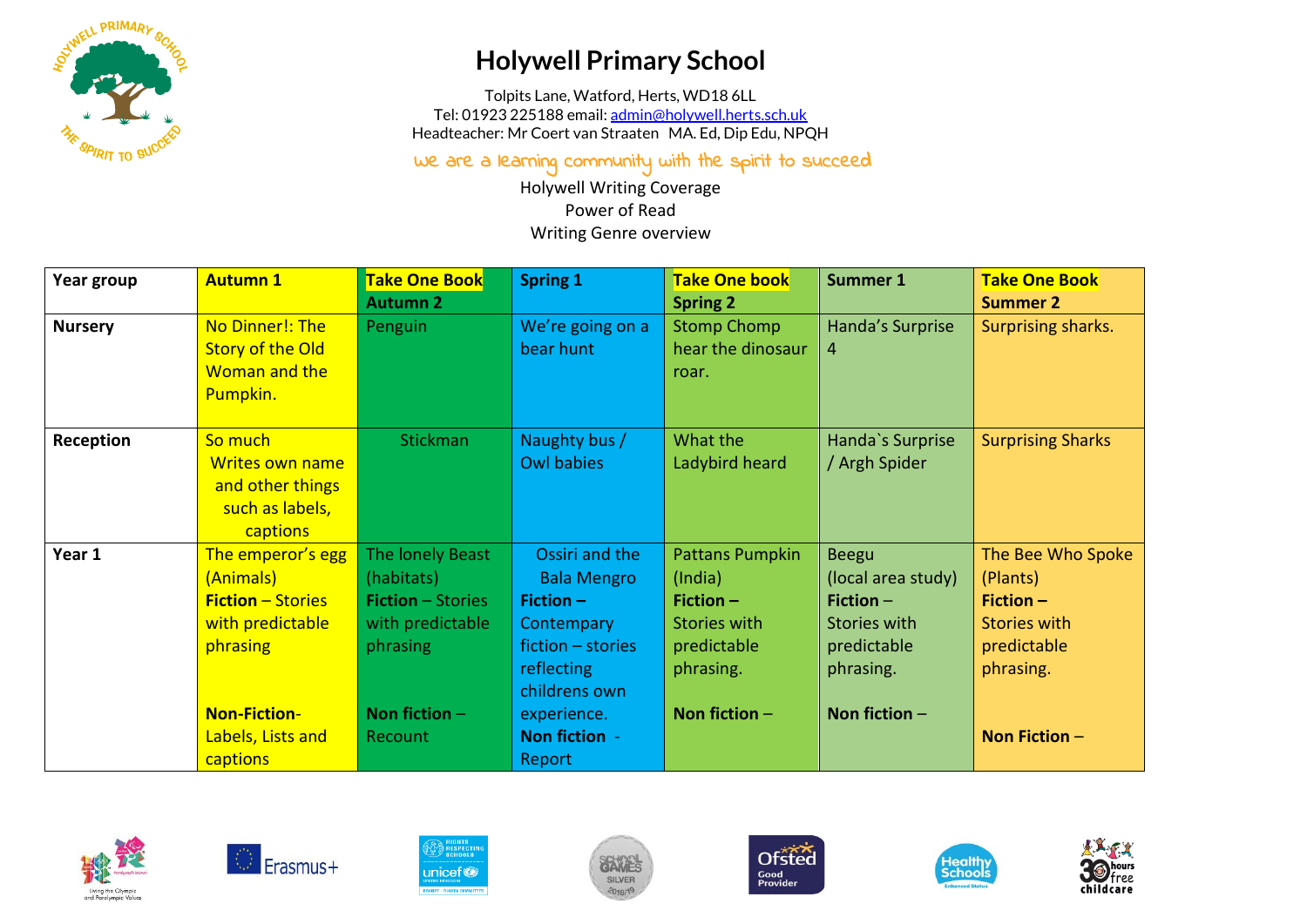|                   | <b>Poetry</b>            | <b>Poetry</b>      |                           | Labels lists              | Labels lists             | Labels lists captions    |
|-------------------|--------------------------|--------------------|---------------------------|---------------------------|--------------------------|--------------------------|
|                   | - vocabulary             | $-$ rhyming        | Poetry-                   | captions                  | captions                 | <b>Recounts</b>          |
|                   | building                 | couplets           | Vocabulary                | <b>Explanations</b>       | <b>Recounts</b>          | <b>Poetry</b>            |
|                   |                          |                    | building                  | <b>Poetry</b>             | <b>Poetry</b>            | $-$ Poetry               |
|                   |                          |                    |                           | $-$ rhyming               | $-$ rhyming              | Appreciation.            |
|                   |                          |                    |                           | couplets Black            | couplets                 |                          |
| Year 2            | One day in the           | Man on the         | The dark                  | Zeraffa Giraffa           | The Robot and            | <b>Halibut Jackson</b>   |
|                   | Savannah                 | Moon               | (Plants)                  | (Egypt)                   | the Bluebird             | (Local Area study)       |
|                   | (Animals and             | (Materials)        |                           |                           | (Animal                  |                          |
|                   | habitats)                |                    |                           |                           | Adaptations)             |                          |
|                   | <b>Fiction - Fairy</b>   |                    | <b>Fiction-</b>           | <b>Fiction-</b>           |                          | <b>Fiction</b>           |
|                   | tales/traditional        | Fiction $-$        | <b>Stories with</b>       | <b>Stories with</b>       | Fiction $-$              | <b>Traditional tales</b> |
|                   | tales                    | traditional tales  | recurring literary        | recurring literary        | <b>Traditional tales</b> |                          |
|                   |                          |                    | language                  | language                  |                          |                          |
|                   | Non Fiction $-$          |                    | Non Fiction $-$           | Non Fiction -             |                          | Non Fiction $-$          |
|                   | <b>Explanations</b>      | Non fiction $-$    | Report                    | Report                    | Non Fiction -            | <b>Explanations</b>      |
|                   | Poetry $-$               | Recount            | Poetry $-$                | Poetry $-$                | <b>Instructions</b>      | Poetry $-$               |
|                   | Vocabulary               | Poetry-            | Vocabulary                | <b>Structure</b>          | Poetry $-$               | Take one poet-           |
|                   | <b>Building (list</b>    | <b>Structure</b>   | <b>Building</b>           | Calligrams                | Vocabulary               | poetry appreciation.     |
|                   | poems)                   | calligrams         |                           |                           | <b>Building</b>          |                          |
| Year <sub>3</sub> | Varjak paw               | Pebble in my       | <b>Iron Man</b>           | Into the forest           | The Miraculous           | <b>One Plastic Bag</b>   |
|                   | (Animals and             | Pocket             | (Magnets)                 |                           | Journey of               | (Local Area study)       |
|                   | Humans)                  | (Rocks)            |                           |                           | <b>Edward Tullane</b>    |                          |
|                   | $Fiction -$              | Fiction $-$        | <b>Fiction-</b>           | <b>Fiction-</b>           | Fiction $-$              | Fiction $-$              |
|                   | <b>Traditional Tales</b> | <b>Writing and</b> | <b>Traditional tales-</b> | <b>Traditional tales-</b> | Adventure                | Adventure stories.       |
|                   |                          | performing         | alternative               | alternative               | stories.                 |                          |
|                   |                          |                    | versions.                 | versions.                 |                          |                          |
|                   | Non fiction $-$          | Non Fiction $-$    | Non-fiction $-$           | Non Fiction $-$           |                          | Non Fiction $-$          |
|                   | recount                  | Instructions-      | Explanations              | Reports                   | Non Fiction $-$          | Persuasion               |
|                   |                          | giving directions  |                           |                           | Persuasion               |                          |
|                   | Poetry-                  | <b>Poetry</b>      | Poetry $-$                | Poetry $-$                |                          | Poetry-                  |
|                   |                          |                    |                           |                           | <b>Poetry</b>            |                          |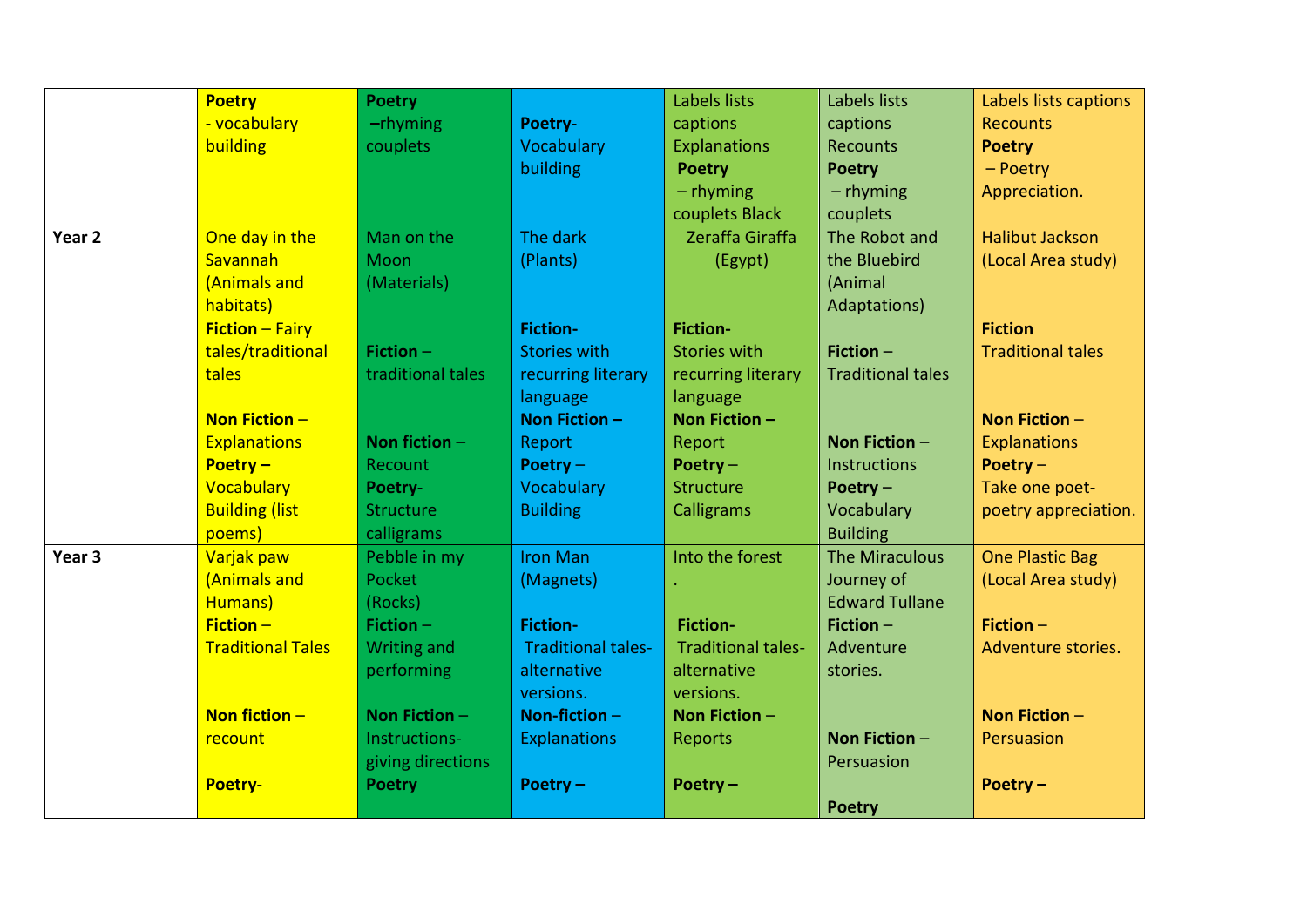|        | Vocabulary               | Structure-               | Vocabulary           | Haiku, tanka and         | Vocabulary         | Take on poet-               |
|--------|--------------------------|--------------------------|----------------------|--------------------------|--------------------|-----------------------------|
|        | <b>Building</b>          | limericks                | building             | kennings                 | <b>Building</b>    | poetry appreciation.        |
|        |                          |                          |                      |                          |                    |                             |
| Year 4 | <b>Mouse Bird Snake</b>  | Oliver and the           | Leon and the         | Tales in tents           | <b>Belonging</b>   | The Great kapok             |
|        | <b>Wolf</b>              | <b>Seawigs</b>           | <b>Place Between</b> | (Indus valley)           | (Local Area Study) | <b>Tree</b>                 |
|        | (Habitats)               |                          | (Electricity)        |                          |                    | (Brazil)                    |
|        | $Fiction -$              | Fiction $-$              | <b>Fiction -</b>     | Fiction $-$              | Fiction $-$        |                             |
|        | <b>Traditional tales</b> | <b>Traditional tales</b> | <b>Writing and</b>   | <b>Story Settings</b>    | Stories with a     | Fiction-                    |
|        |                          |                          | performing           |                          | theme              | Stories with a              |
|        | Non Fiction $-$          | Non Fiction $-$          | Non Fiction $-$      | Non Fiction $-$          | Non Fiction $-$    | theme                       |
|        | Report                   | Report                   | Persuasion           | Persuasion               | <b>Discussion</b>  |                             |
|        | Poetry $-$               | Poetry-                  | Poetry $-$           | Poetry $-$               | Poetry $-$         | Non Fiction $-$             |
|        | Vocabulary               | <b>Riddles</b>           | Vocabulary           | Structure-               | Vocabulary         | Explanation                 |
|        | <b>Building</b>          |                          | building             | narrative poetry         | building           | <b>Poetry</b>               |
|        |                          |                          |                      |                          |                    | Take one poet-              |
|        |                          |                          |                      |                          |                    | poetry appreciation.        |
| Year 5 | <b>Varmints</b>          | Shackleton               | <b>Odysseus</b>      | <b>Cosmic and</b>        | Tom's Midnight     | <b>Midnight Fox</b>         |
|        |                          | (Victorians)             | (Ancient Greece)     | <b>Cosmic Disco</b>      | Garden             | (America)                   |
|        |                          |                          |                      | (Space)                  | (Plants)           |                             |
|        | $Fiction -$              | Fiction $-$              | Fiction $-$          | Fiction $-$              | Fiction $-$        | Fiction $-$                 |
|        | <b>Traditional tales</b> | <b>Traditional tales</b> | <b>Suspense and</b>  | Suspense and             | Fiction from our   | Fiction from our            |
|        |                          |                          | mystery.             | mystery.                 | literary heritage. | literary heritage.          |
|        | <b>Non Fiction-</b>      | Non Fiction -            | <b>Non Fiction -</b> | Non Fiction $-$          | Non Fiction -      | Non Fiction $-$             |
|        | Recount                  | Explanation              | Persuasion           | <b>Instructions</b>      | Report             | <b>Discussion</b>           |
|        | Poetry $-$               | Poetry-                  | <b>Poetry</b>        | <b>Poetry</b>            | Poetry $-$         | <b>Poetry</b>               |
|        | Vocabulary               | cinquain                 | Vocabulary           | <b>Structure- Spoken</b> | Vocabulary         | Take one poet-              |
|        | building                 |                          | building             | word poetry/rap.         | <b>Building</b>    | poetry appreciation.        |
| Year 6 | Floodland                | <b>Rose Blanche</b>      | Treason              | <b>Way Home</b>          | <b>Matchstick</b>  | Stay Where you are          |
|        | (England)                |                          |                      |                          | <b>Diaries</b>     | and then leave              |
|        |                          |                          |                      |                          |                    | (Local Study-War)           |
|        | <b>Fiction-</b>          | <b>Fiction-</b>          | Fiction-             | Fiction-                 |                    | <b>Fiction, Non fiction</b> |
|        |                          |                          |                      |                          |                    | and Poetry - focus          |